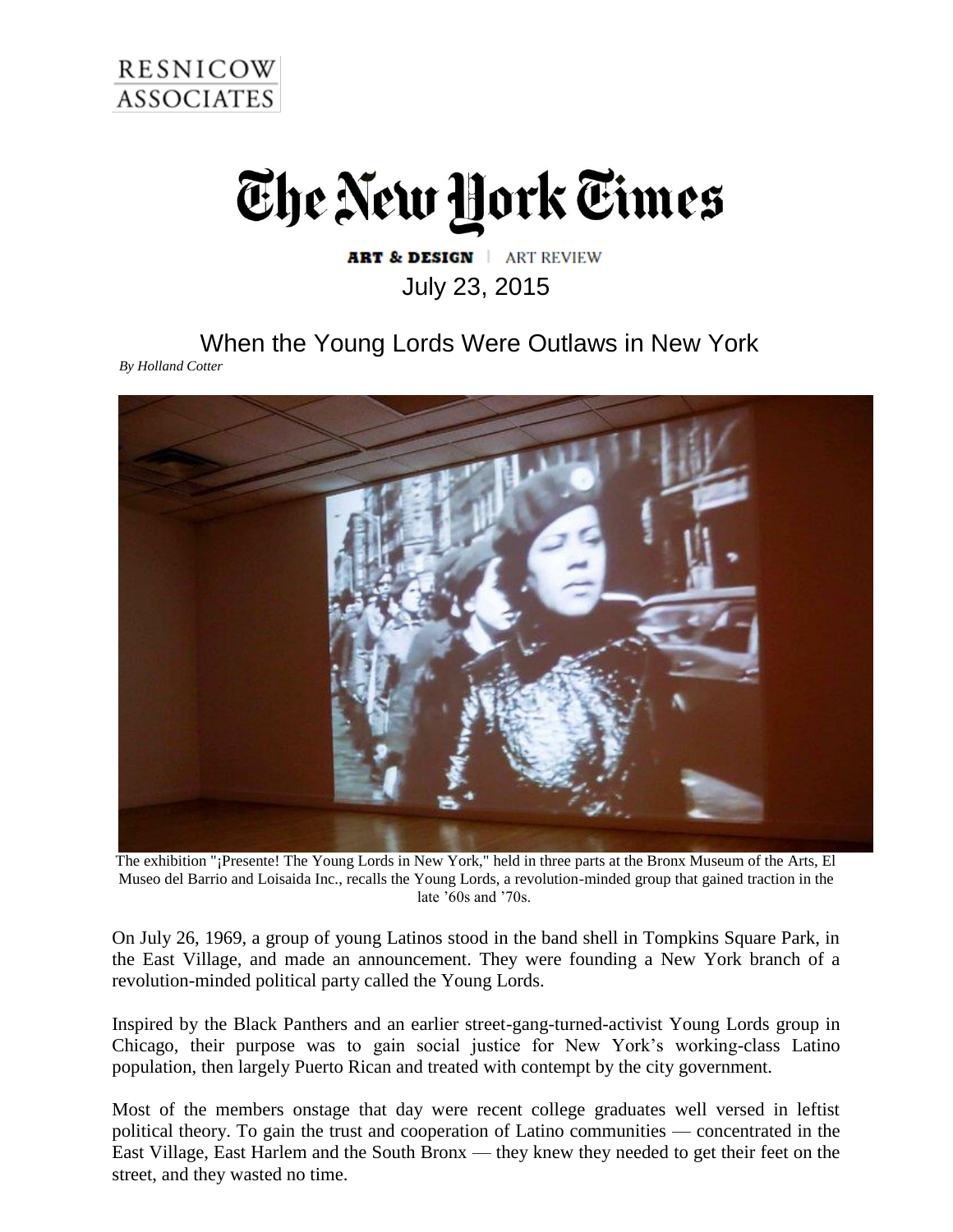The next day they started a "garbage offensive" in East Harlem, the Barrio, pulling mounds of trash left festering by the city's sanitation department into the middle of Third Avenue and setting the refuse alight. Local residents pitched in.

In October of that year, the Young Lords teamed up with a band of mostly black and Latino hospital personnel to force improvements in labor conditions and medical services for the poor at Gouverneur Hospital on the Lower East Side. (Six months later, they would take over Lincoln Hospital in the Bronx for the same reasons.)

In December, they occupied an East Harlem church and, until the police evicted them, turned it into a food dispensary and free clinic by day and a performance space for music, poetry readings and history lessons at night.



The exhibition at El Museo del Barrio includes work by Puerto Rican artists.CreditÁngel Franco/The New York Times

By that point they had started a newspaper, Palante. (The name, a contraction of "para adelante," means "forward" or "right on.") Bilingual and published every two weeks, it was a color tabloid with some of the jazziest graphics around.

You'll find dozens of copies covering the walls in the tripartite exhibition "¡Presente! The Young Lords in New York." Spread over three institutions — the [Bronx Museum of the Arts;](http://www.bronxmuseum.org/) El Museo [del Barrio](http://www.elmuseo.org/) in East Harlem; an[dLoisaida Inc.,](http://loisaida.org/) a cultural center in the East Village — this show departs from straight political history by presenting the Young Lords as a cultural phenomenon as well as an ideological one, with a highly developed instinct for visual self-projection, right down to having an official party photographer, the gifted **Hiram Maristany**.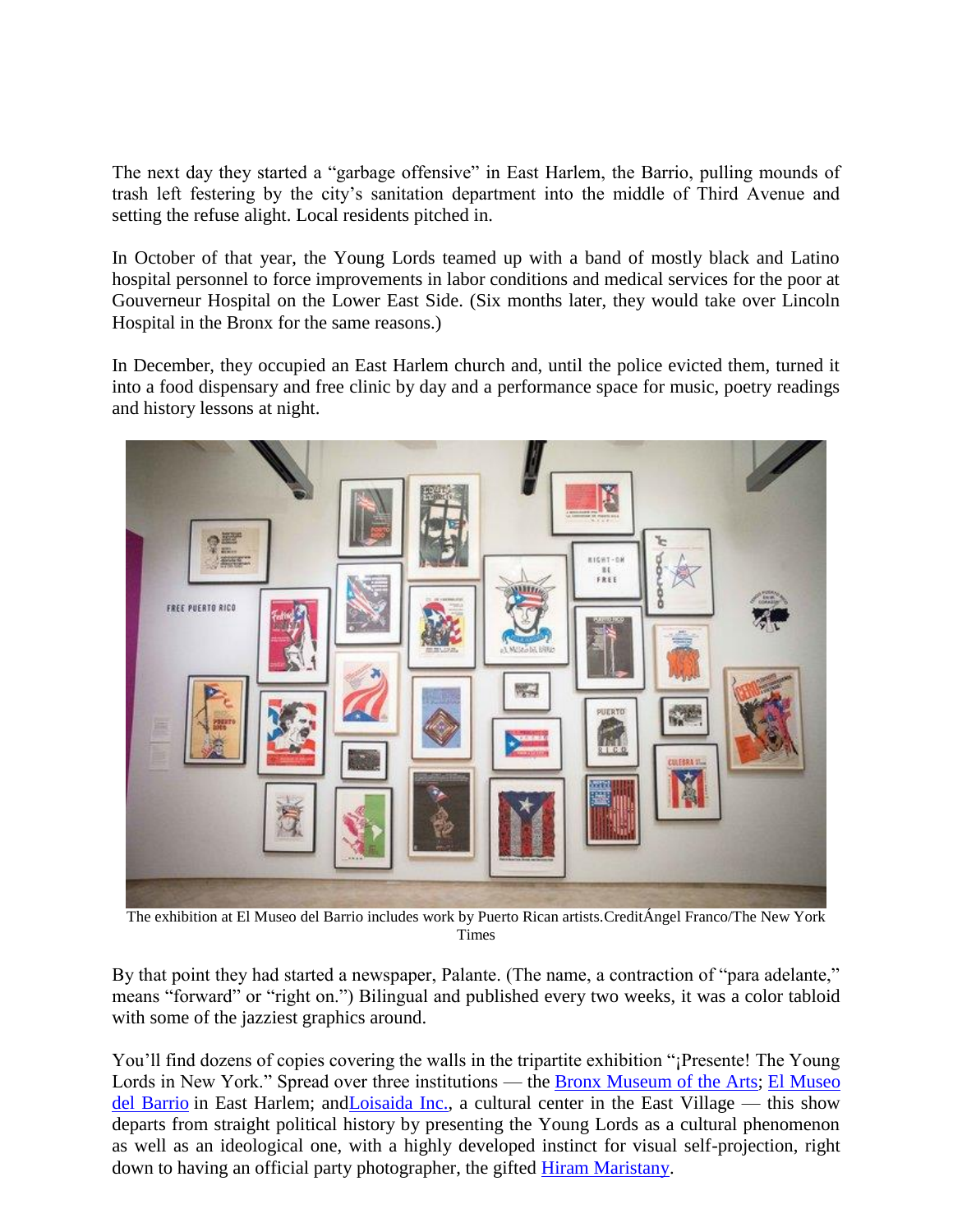Each of the show's three parts is more or less self-contained, giving a general picture of the party's brief history while centering on events specific to each venue. The Bronx Museum portion, for example, organized by two New York-based art historians, Johanna Fernández and Yasmin Ramirez, focuses on the July 1970 takeover of Lincoln Hospital, which is not far from the museum, but also touches on developments elsewhere in the city.

It gives particular attention to links between the Young Lords and [Taller Boricua,](http://tallerboricua.org/) a print workshop started in East Harlem in 1970 by a group of Puerto Rican artists — Marcos Dimas, Adrián Garcia, Carlos Osorio, Manuel Otero, Martin Rubio and Armando Soto.



Photographs and pages from Palante at El Museo del Barrio. CreditÁngel Franco/The New York Times

Still in operation in a converted public school building at 106th Street and Lexington Avenue, the workshop was originally across the street from the barrio headquarters of the Lords, who occasionally appropriated prints for Palante covers. Mostly, though, the exchange was in the form of aesthetic influence: The workshop's presence seemed to inspire members of the party who were artists.

[Denise Oliver-Velez,](http://www.shesbeautifulwhenshesangry.com/denise-oliver-velez/) an African-American member of the Lords who designed several Palante covers, was one. She was also one of the few women to gain a place in the party's governing hierarchy. Like many other male-dominated radical groups, the Young Lords were inherently sexist and promoted a form of revolutionary machismo in their original statement of purpose. She would have none of it. Under pressure from her and another female member, Iris Morales, the group revised the statement to read: "We want equality for women. Down with machismo and male chauvinism."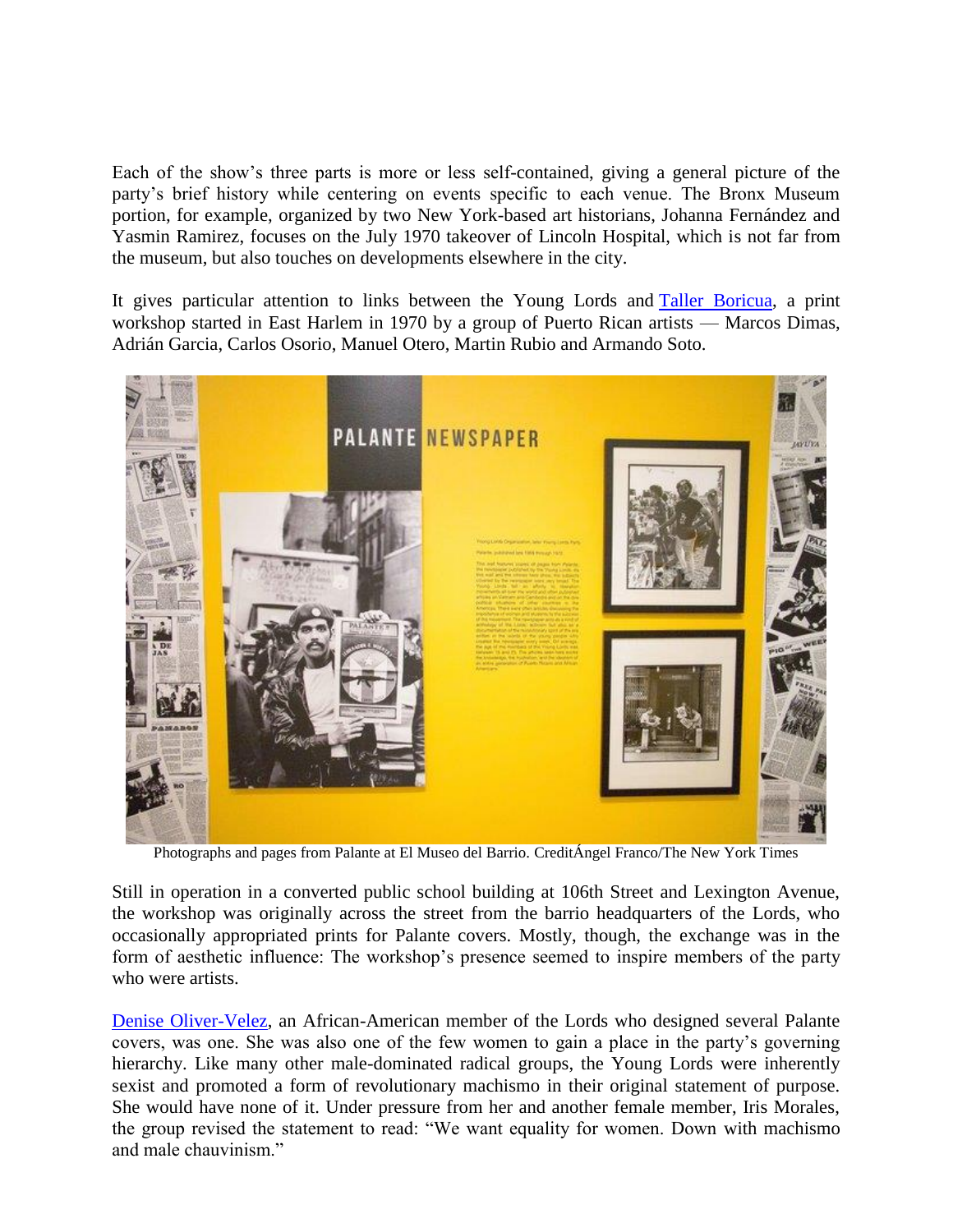

A 1970 video of the poet Pedro Pietri reciting "Puerto Rican Obituary" at El Museo del Barrio.CreditÁngel Franco/The New York Times

Those words appear in the Bronx show and again in the installation at El Museo del Barrio, organized by Rocio Aranda-Alvarado and sharply designed by Ignacio Vázquez-Paravano. There are brilliant, monumental prints here by [Antonio Martorell,](http://antoniomartorell.com/martorell.html) Juan Sánchez and Rafael Tufiño, although the general mood is dark.

A photograph by Geno Rodriguez records a demonstration after a teenager named Martin Perez died while in police custody. An issue of Palante records the death, under similar circumstances, of Julio Roldán, a Young Lords member. When the Lords staged an anger-fueled funeral procession for him in the streets of the Barrio, they were fully armed.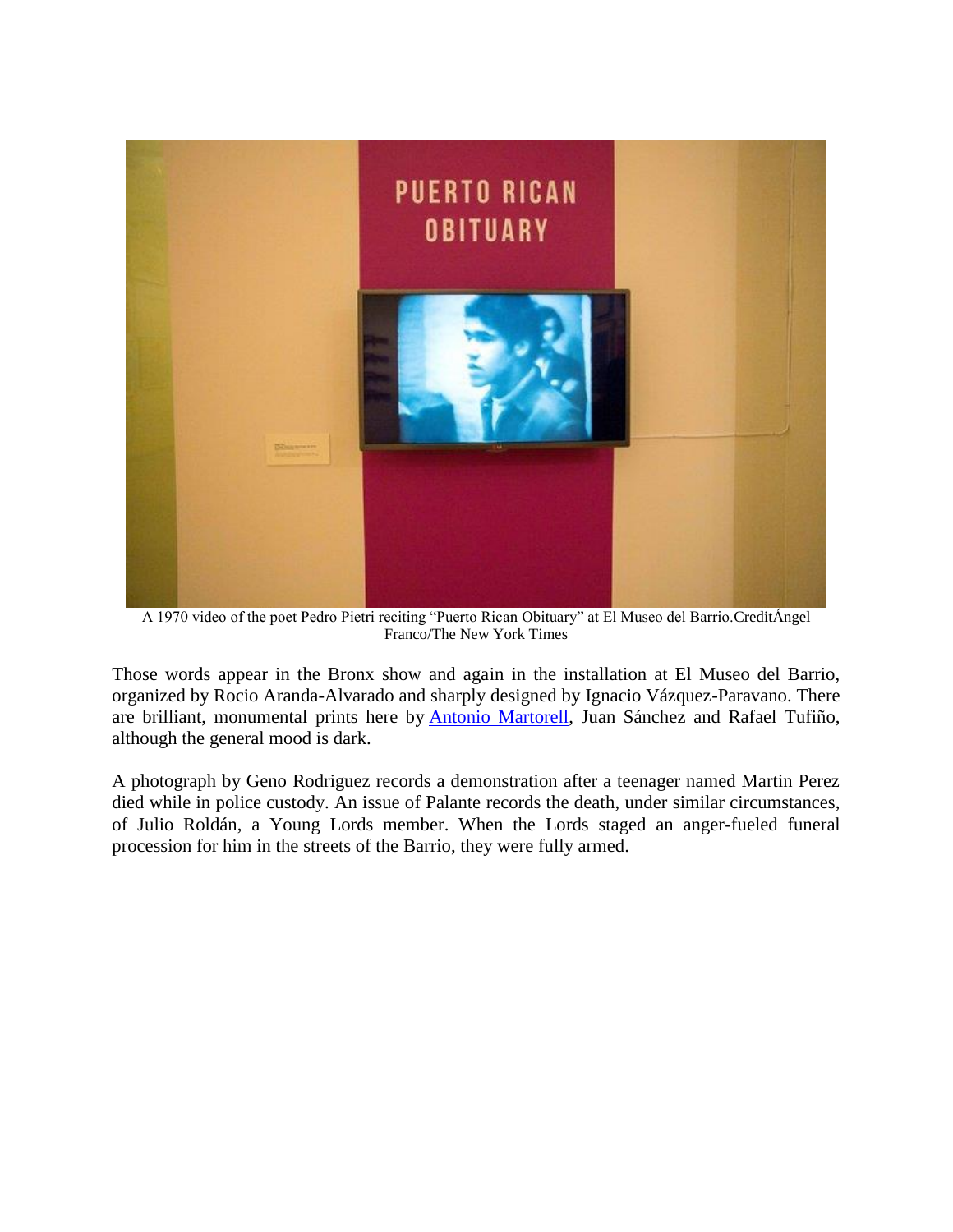

Bimbo Rivas reading poetry at an event in 1975. Credit Máximo Colón

A 1970 video of the poet [Pedro Pietri](https://www.youtube.com/watch?v=XCD0IsZ4HLI) reciting his chantlike "Puerto Rican Obituary" feels like a lament for the end of a certain type of activism. The Young Lords Party was already beginning to narrow along hard ideological lines and splinter into competitive factions. It had bought into American gun culture, becoming its own enemy in the process. The group had lost its connection to the grass-roots communities it was meant to serve.

The Pietri poem, however, ends with a direct address to the people of those communities, exhorting them to carry on and to find joy where they can and in who they are. The exhibition at Loisaida Inc., which opens next Thursday, is pitched in that key. Organized by Wilson Valentin-Escobar and Libertad O. Guerra, it's about the cultural legacy that the Lords left, a populist activism that produced vivid images and had the imaginative lift of performance art.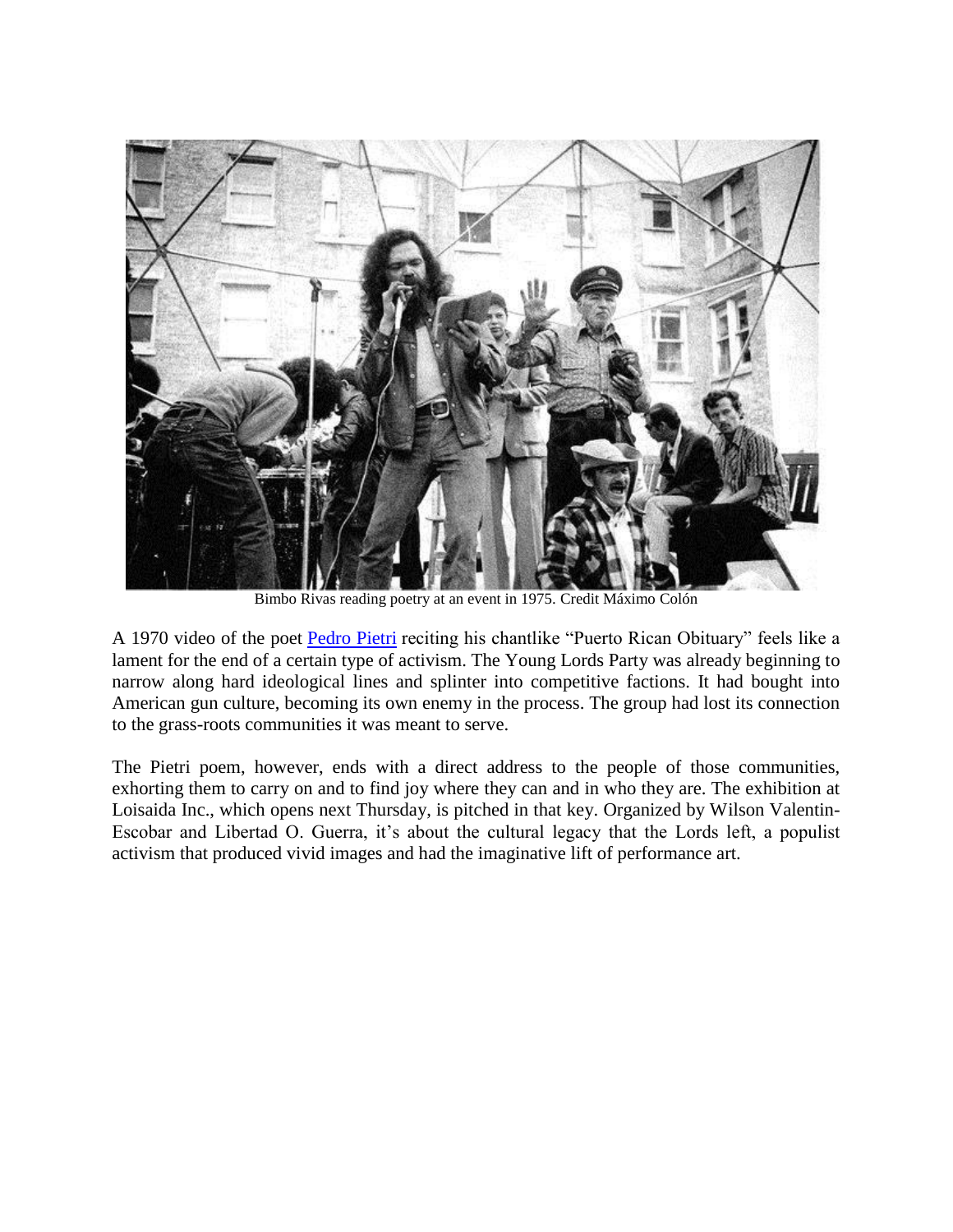

Banners on display at the Bronx Museum. Credit Ángel Franco/The New York Times

In that upbeat spirit, Mr. Pietri often collaborated with another former Young Lord, Eddie Figueroa — you see them in beautiful photographic portraits by Adál Maldonado at the Bronx Museum. In 1976, Mr. Figueroa founded a space for experimentation, the New Rican Village Cultural Arts Center in the East Village.

Taller Boricua artists like Sandra Maria Esteves and Nestor Otero appeared there. So did a who's-who of musicians combining African-Caribbean forms with jazz. The mood, as captured in a series of fabulous photographs by Maximo Colon, was ebullient and embracing.

In terms of identity, the Young Lords were, at least initially, also embracing. Puerto Rican society is multiethnic and multicultural; so was the party. This may be one reason that feminism was able to forge a presence, and why the Lords made common cause with the gay rights movement.

A month before the Tompkins Square Park announcement, the Stonewall riots happened across town. [Sylvia Rivera,](http://srlp.org/about/who-was-sylvia-rivera/) a transgender Latino performer who was rumored to have been involved in the riots and was arrested soon afterward, joined the Lords and helped attract a lesbian and gay contingent.

There's a small photographic homage to her at Loisaida Inc. And there are tributes to other figures from the past by contemporary artists elsewhere.